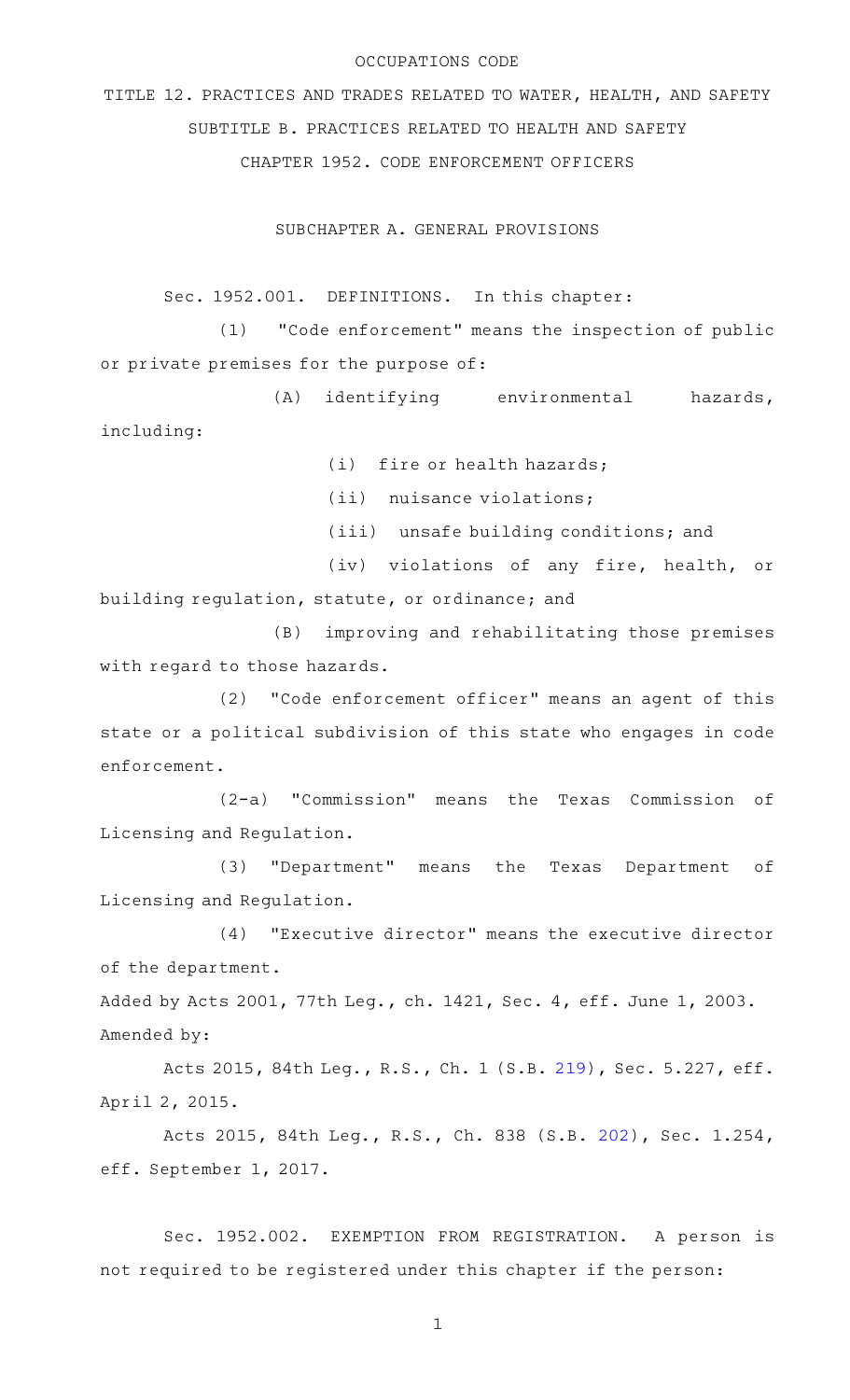(1) is required to be licensed or registered under another law of this state; and

(2) engages in code enforcement under that license or registration.

Added by Acts 2001, 77th Leg., ch. 1421, Sec. 4, eff. June 1, 2003.

Sec. 1952.003. EMPLOYMENT OF REGISTERED PERSON NOT REQUIRED. This state or a political subdivision of this state may engage in code enforcement without employing a person registered under this chapter.

Added by Acts 2001, 77th Leg., ch. 1421, Sec. 4, eff. June 1, 2003.

## SUBCHAPTER B. POWERS AND DUTIES

Sec. 1952.051. GENERAL POWERS AND DUTIES. (a) The executive director shall administer and enforce this chapter.

(b) The commission by rule shall adopt standards and education requirements consistent with those established under Chapter [654,](http://www.statutes.legis.state.tx.us/GetStatute.aspx?Code=GV&Value=654) Government Code, for the registration of:

 $(1)$  code enforcement officers; and

(2) code enforcement officers in training.

(c) The education requirements adopted under Subsection (b) must include education regarding the principles and procedures to be followed when possessing or carrying an instrument used specifically for deterring an animal bite.

Added by Acts 2001, 77th Leg., ch. 1421, Sec. 4, eff. June 1, 2003. Amended by:

Acts 2015, 84th Leg., R.S., Ch. 1 (S.B. [219](http://www.legis.state.tx.us/tlodocs/84R/billtext/html/SB00219F.HTM)), Sec. 5.229, eff. April 2, 2015.

Acts 2015, 84th Leg., R.S., Ch. 838 (S.B. [202](http://www.legis.state.tx.us/tlodocs/84R/billtext/html/SB00202F.HTM)), Sec. 1.256, eff. September 1, 2017.

Acts 2019, 86th Leg., R.S., Ch. 1126 (H.B. [2584](http://www.legis.state.tx.us/tlodocs/86R/billtext/html/HB02584F.HTM)), Sec. 2, eff. September 1, 2019.

Sec. 1952.055. ADVISORY COMMITTEE. The department may establish an advisory committee to provide advice and recommendations to the department on technical matters relevant to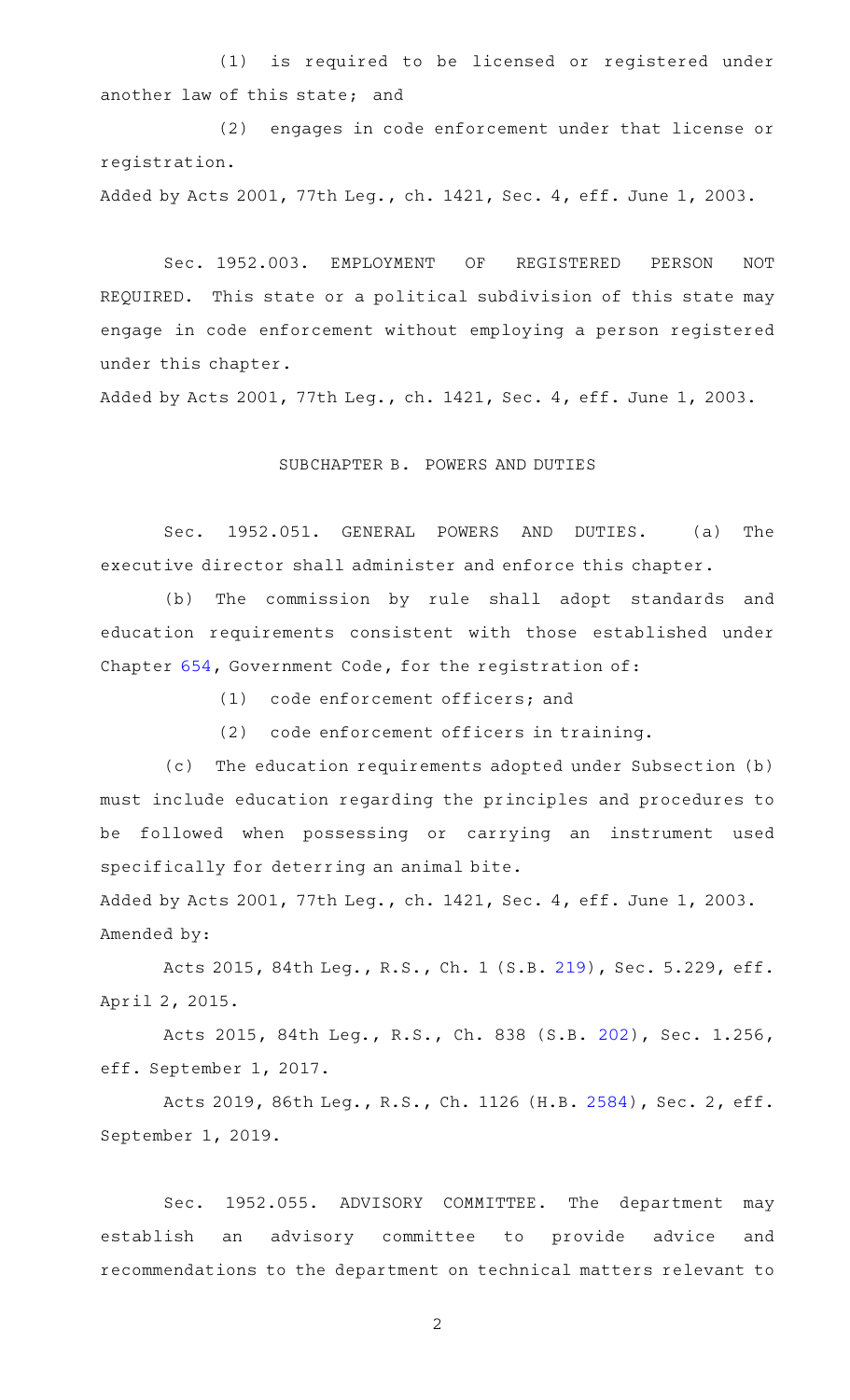the administration of this chapter.

Added by Acts 2015, 84th Leg., R.S., Ch. 838 (S.B. [202\)](http://www.legis.state.tx.us/tlodocs/84R/billtext/html/SB00202F.HTM), Sec. 1.258, eff. September 1, 2017.

## SUBCHAPTER C. REGISTRATION REQUIREMENTS

Sec. 1952.101. REGISTRATION REQUIRED. Except as permitted by Section [1952.002,](http://www.statutes.legis.state.tx.us/GetStatute.aspx?Code=OC&Value=1952.002) a person may not claim to be a code enforcement officer or use the title "code enforcement officer" unless the person holds a certificate of registration under this chapter. Added by Acts 2001, 77th Leg., ch. 1421, Sec. 4, eff. June 1, 2003.

Sec. 1952.102. ELIGIBILITY TO REGISTER AS CODE ENFORCEMENT OFFICER. To be eligible to receive a certificate of registration as a code enforcement officer, a person must:

(1) submit an application in the manner and on the form prescribed by the executive director;

(2) have at least one year of full-time experience in the field of code enforcement;

(3) pass the examination required by the department;

(4) pay the application, examination, and registration fees; and

(5) meet any other requirements prescribed by this chapter or by commission rule.

Added by Acts 2001, 77th Leg., ch. 1421, Sec. 4, eff. June 1, 2003. Amended by:

Acts 2015, 84th Leg., R.S., Ch. 1 (S.B. [219](http://www.legis.state.tx.us/tlodocs/84R/billtext/html/SB00219F.HTM)), Sec. 5.232, eff. April 2, 2015.

Acts 2015, 84th Leg., R.S., Ch. 838 (S.B. [202](http://www.legis.state.tx.us/tlodocs/84R/billtext/html/SB00202F.HTM)), Sec. 1.259, eff. September 1, 2017.

Sec. 1952.103. ELIGIBILITY TO REGISTER AS CODE ENFORCEMENT OFFICER IN TRAINING. (a) An applicant for a certificate of registration under this chapter who has less than one year of full-time experience in code enforcement is entitled to receive a certificate of registration as a code enforcement officer in training on: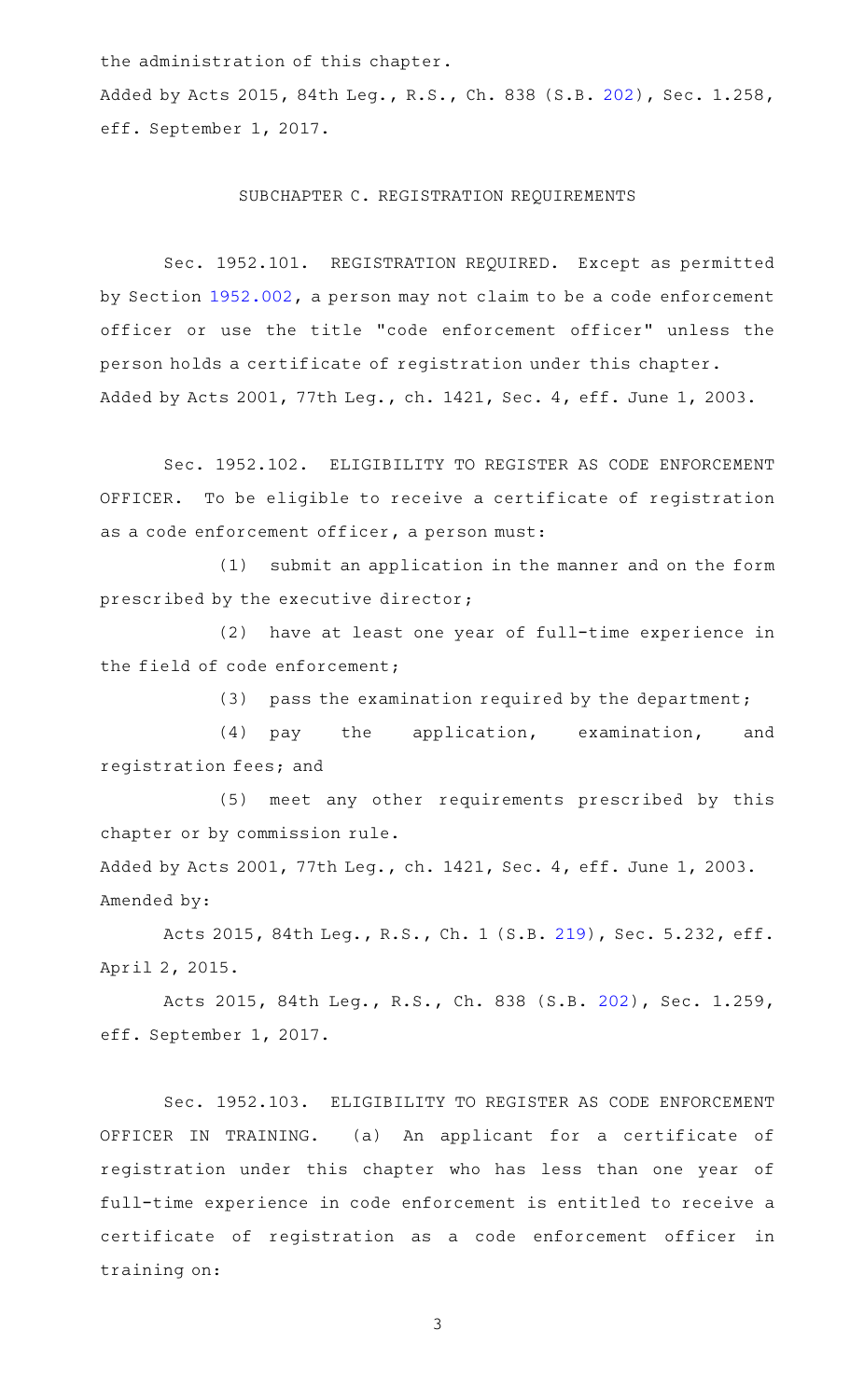(1) passing the examination described by Section [1952.102](http://www.statutes.legis.state.tx.us/GetStatute.aspx?Code=OC&Value=1952.102)(3);

(2) paying the required fees; and

(3) meeting any other requirement prescribed by this chapter or by commission rule.

(b) A certificate issued under this section expires on the first anniversary of the date of issuance.

(c)AAA code enforcement officer in training may engage in code enforcement under the supervision of a registered code enforcement officer.

Added by Acts 2001, 77th Leg., ch. 1421, Sec. 4, eff. June 1, 2003. Amended by:

Acts 2015, 84th Leg., R.S., Ch. 838 (S.B. [202](http://www.legis.state.tx.us/tlodocs/84R/billtext/html/SB00202F.HTM)), Sec. 1.260, eff. September 1, 2017.

Sec. 1952.104. RECIPROCAL REGISTRATION. On proper application, the department shall issue a certificate of registration to a license holder or registrant of another state that has requirements for the licensing or registration of a code enforcement officer that are at least equivalent to those of this state.

Added by Acts 2001, 77th Leg., ch. 1421, Sec. 4, eff. June 1, 2003.

Sec. 1952.105. TERM OF CERTIFICATE; RENEWAL. (a) A certificate of registration issued under this chapter expires on the second anniversary of the date of issuance and may be renewed biennially on payment of the required renewal fee and on completion of the continuing education requirements prescribed by commission rule.

(b) Repealed by Acts 2015, 84th Leg., R.S., Ch. 838, Sec. 1.298(24), eff. September 1, 2017.

Added by Acts 2001, 77th Leg., ch. 1421, Sec. 4, eff. June 1, 2003. Amended by Acts 2003, 78th Leg., ch. 1276, Sec. 14A.452(a), eff. Sept. 1, 2003.

## Amended by:

Acts 2015, 84th Leg., R.S., Ch. 1 (S.B. [219](http://www.legis.state.tx.us/tlodocs/84R/billtext/html/SB00219F.HTM)), Sec. 5.233, eff. April 2, 2015.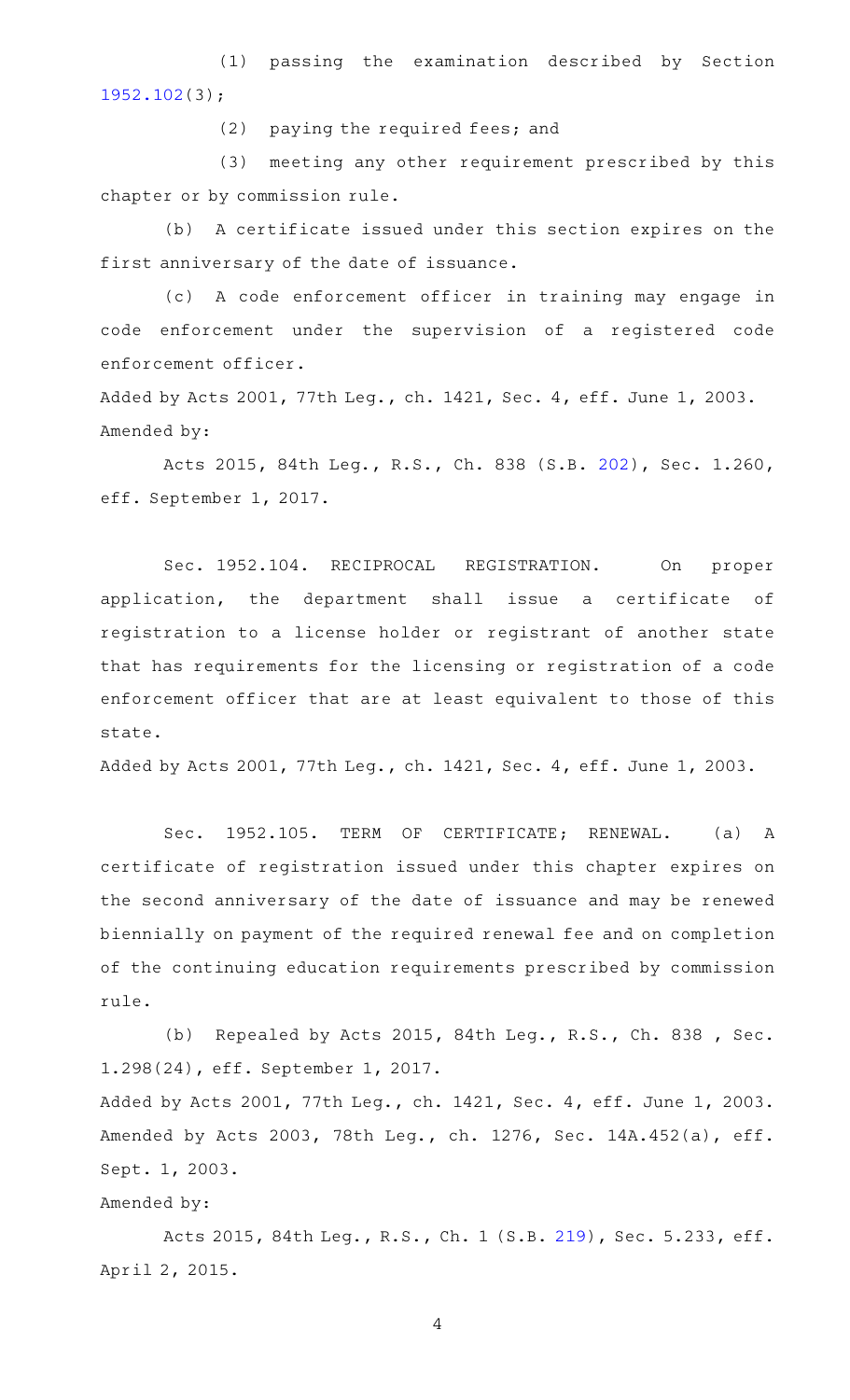Acts 2015, 84th Leg., R.S., Ch. 838 (S.B. [202](http://www.legis.state.tx.us/tlodocs/84R/billtext/html/SB00202F.HTM)), Sec. 1.261, eff. September 1, 2017.

Acts 2015, 84th Leg., R.S., Ch. 838 (S.B. [202](http://www.legis.state.tx.us/tlodocs/84R/billtext/html/SB00202F.HTM)), Sec. 1.262, eff. September 1, 2017.

Acts 2015, 84th Leg., R.S., Ch. 838 (S.B. [202\)](http://www.legis.state.tx.us/tlodocs/84R/billtext/html/SB00202F.HTM), Sec. 1.298(24), eff. September 1, 2017.

Sec. 1952.106. STATEWIDE VALIDITY OF CERTIFICATE; NONTRANSFERABILITY. (a) A certificate of registration issued under this chapter is valid throughout this state.

(b) A certificate of registration issued under this chapter is not assignable or transferable.

Added by Acts 2001, 77th Leg., ch. 1421, Sec. 4, eff. June 1, 2003.

SUBCHAPTER D. CERTIFICATE DENIAL AND DISCIPLINARY ACTION

Sec. 1952.151. DENIAL OF CERTIFICATE; DISCIPLINARY ACTION. (a) The commission or executive director may deny a person's application for a certificate of registration if the person's certificate or license to engage in code enforcement or a related profession has been revoked by another licensing entity in this state or another state for:

(1) unprofessional conduct;

(2) fraud, deceit, or negligence; or

(3) misconduct in the practice of code enforcement or a related profession.

(b) The commission or executive director shall suspend or revoke a certificate of registration issued under this chapter if the commission or executive director determines that the certificate holder:

(1) engaged in fraud or deceit in obtaining a certificate; or

(2) is grossly negligent, incompetent, or guilty of misconduct in the practice of code enforcement. Added by Acts 2001, 77th Leg., ch. 1421, Sec. 4, eff. June 1, 2003.

Amended by:

Acts 2015, 84th Leg., R.S., Ch. 838 (S.B. [202](http://www.legis.state.tx.us/tlodocs/84R/billtext/html/SB00202F.HTM)), Sec. 1.264,